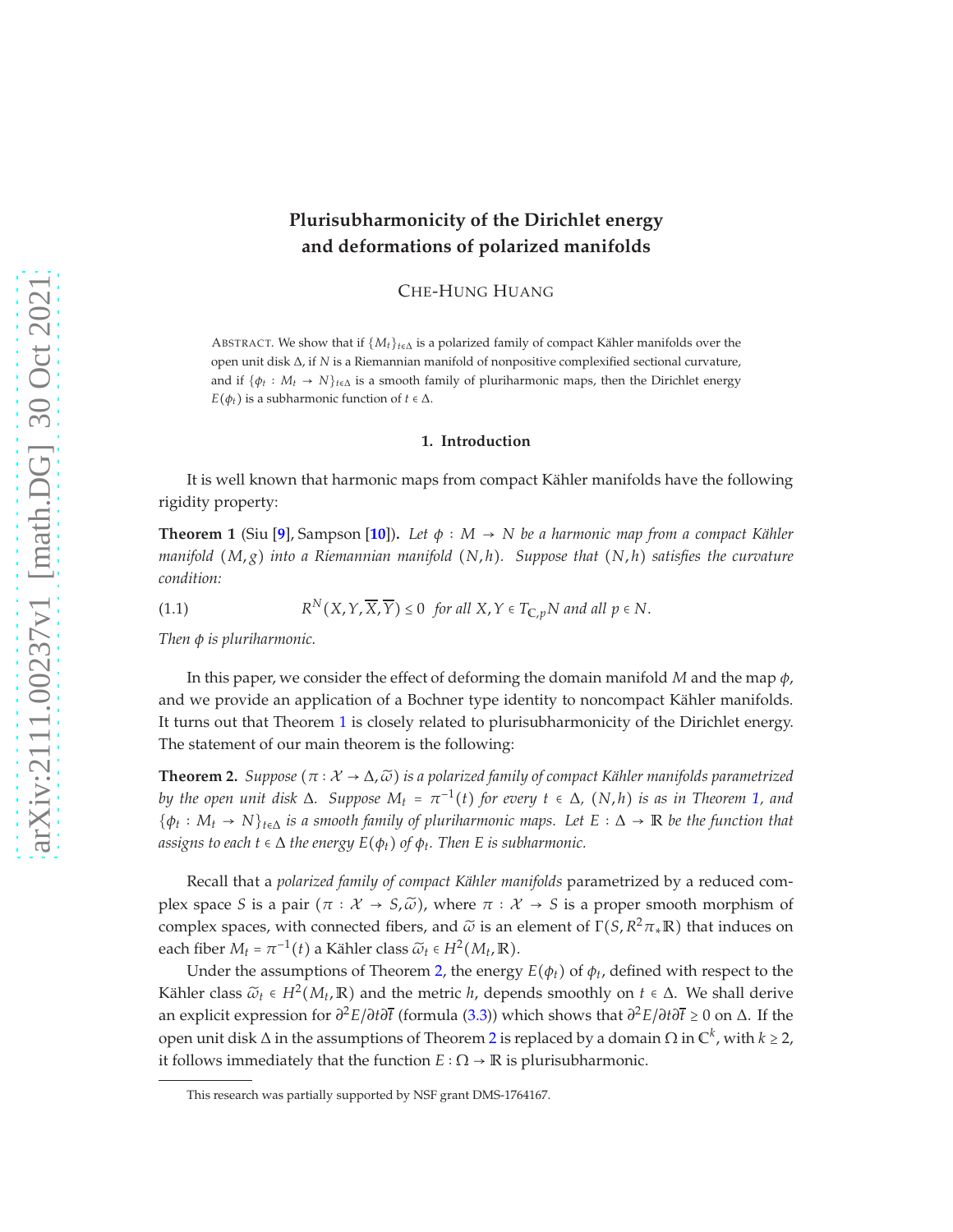The subject of plurisubharmonicity of the Dirichlet energy goes back at least as far as the work of Tromba [**[11,](#page-9-2) [12](#page-9-3)**]. The results of Tromba show that Theorem [2](#page-0-1) holds in the case where *M*<sup>*t*</sup> are compact Riemann surfaces of genus  $g \ge 2$ ,  $N = M_0$ , and  $\phi_0$  is the identity map on *M*0. Toledo [**[13](#page-9-4)**] extended Tromba's analysis to the case where *N* is a Riemannian manifold satisfying [\(1.1\)](#page-0-2). Later, Kim et al. [**[4](#page-9-5)**] recovered Toledo's results using the approach of fiber integration. The case where  $M_t$  are Kähler–Einstein manifolds of negative Ricci curvature was treated in [**[14](#page-9-6)**]. Our method extends that of [**[4](#page-9-5)**], and the proof of Theorem [2](#page-0-1) builds on the following observation: First, the energy function *E* can locally be expressed as a fiber integral. Since the fiber integration  $\pi_*$  commutes with both  $\partial$  and  $\overline{\partial}$  (the family  $\pi : \mathcal{X} \to \Delta$ **being holomorphic), this yields a fiber integral formula for**  $\sqrt{-1} \partial \overline{\partial} E$ **. It is rather interesting to** note that the last formula links the Levi form of *E* to a Bochner type identity closely related to the rigidity theorem of Siu and Sampson.

#### **2. Preliminaries**

In this section we review an argument for Theorem [1](#page-0-0) following the ideas in [**[9](#page-9-0)**] (see also [**[10](#page-9-1)**]); such formulation will be meaningful for our interpretation of the Levi form of *E*, and it will provide a clearer picture of the connection between Theorem [1](#page-0-0) and [2.](#page-0-1)

Let *φ* ∶ *M* → *N* be a smooth map from an *m*-dimensional complex manifold *M* into a Riemannian manifold  $(N, h = h_{ij} dy^i \otimes dy^j)$ . The complexified differential  $d\phi: T_\mathbb{C} M \to \phi^* T_\mathbb{C} N$  can be decomposed as a sum *dφ* = *∂φ* + *∂φ*, with *∂φ* = *∂φ<sup>i</sup>* ⊗ *∂*/*∂y i* and *∂φ* = *∂φ<sup>j</sup>* ⊗ *∂*/*∂y j* , according to the decomposition  $T_{\mathbb{C}}M = T_M \oplus \overline{T_M}$ , where  $T_M$  is the holomorphic tangent bundle of M. Following [**[7,](#page-9-7) [9](#page-9-0)**], we define

$$
\varepsilon(\phi) = \sqrt{-1} \, h_{ij} \, \partial \phi^i \wedge \overline{\partial} \phi^j,
$$

which is a real  $(1, 1)$ -form on *M*. Let *D* be the exterior covariant derivative on  $\phi^* T_\mathbb{C} N$  induced by the Levi–Civita connection on *N*. Let *D'* and *D''* be the  $(1,0)$ - and  $(0,1)$ -components of *D*, respectively. Then

$$
D'\partial \phi = 0 = D''\overline{\partial}\phi \quad \text{and} \quad D'\overline{\partial}\phi = \left(\partial \overline{\partial}\phi^k + \Gamma^k_{ij}\partial \phi^i \wedge \overline{\partial}\phi^j\right) \otimes \partial/\partial y^k = -D''\partial \phi,
$$

where Γ<sup>k</sup><sub>*ij*</sub> are the Christoffel symbols of (*N*, *h*). Since *D* is compatible with the Hermitian structure on *φ* <sup>∗</sup>*T***C***N* induced by *h*, we have

(2.1) 
$$
\overline{\partial}\varepsilon(\phi) = \sqrt{-1} h_{ij} D'' \partial \phi^i \wedge \overline{\partial} \phi^j,
$$

and hence

<span id="page-1-0"></span>
$$
\partial\overline{\partial}\varepsilon(\phi)=\sqrt{-1}\,h_{ij}D'\,D''\partial\phi^i\wedge\overline{\partial}\phi^j+\sqrt{-1}\,h_{ij}\,D''\partial\phi^i\wedge D'\overline{\partial}\phi^j.
$$

We denote by  $R^{l}_{\ kij}$  the components of the  $(1,3)$ -curvature tensor on  $N$ ; in normal coordinates  $(y^i)$  centered at a point  $p \in N$ , we have  $R^l{}_{kij} = \frac{\partial \Gamma^l_{jk}}{\partial y^i} - \frac{\partial \Gamma^l_{ik}}{\partial y^j}$  at  $p$ . Observe that

$$
D'D''\partial \phi = -D'D'\overline{\partial}\phi = -\frac{1}{2!} R^l{}_{kij}\partial \phi^i \wedge \partial \phi^j \wedge \overline{\partial} \phi^k \otimes \partial/\partial y^l,
$$

since  $(D')^2$  is the  $(2, 0)$ -component of the curvature 2-form  $D^2$ . We thus obtain the following Bochner type identity (cf. [**[9](#page-9-0)**, Proposition 2]):

<span id="page-1-1"></span>(2.2) 
$$
\partial \overline{\partial} \varepsilon(\phi) = \frac{\sqrt{-1}}{2} R_{ijkl} \partial \phi^i \wedge \partial \phi^j \wedge \overline{\partial} \phi^k \wedge \overline{\partial} \phi^l + \sqrt{-1} h_{ij} D'' \partial \phi^i \wedge D' \overline{\partial} \phi^j.
$$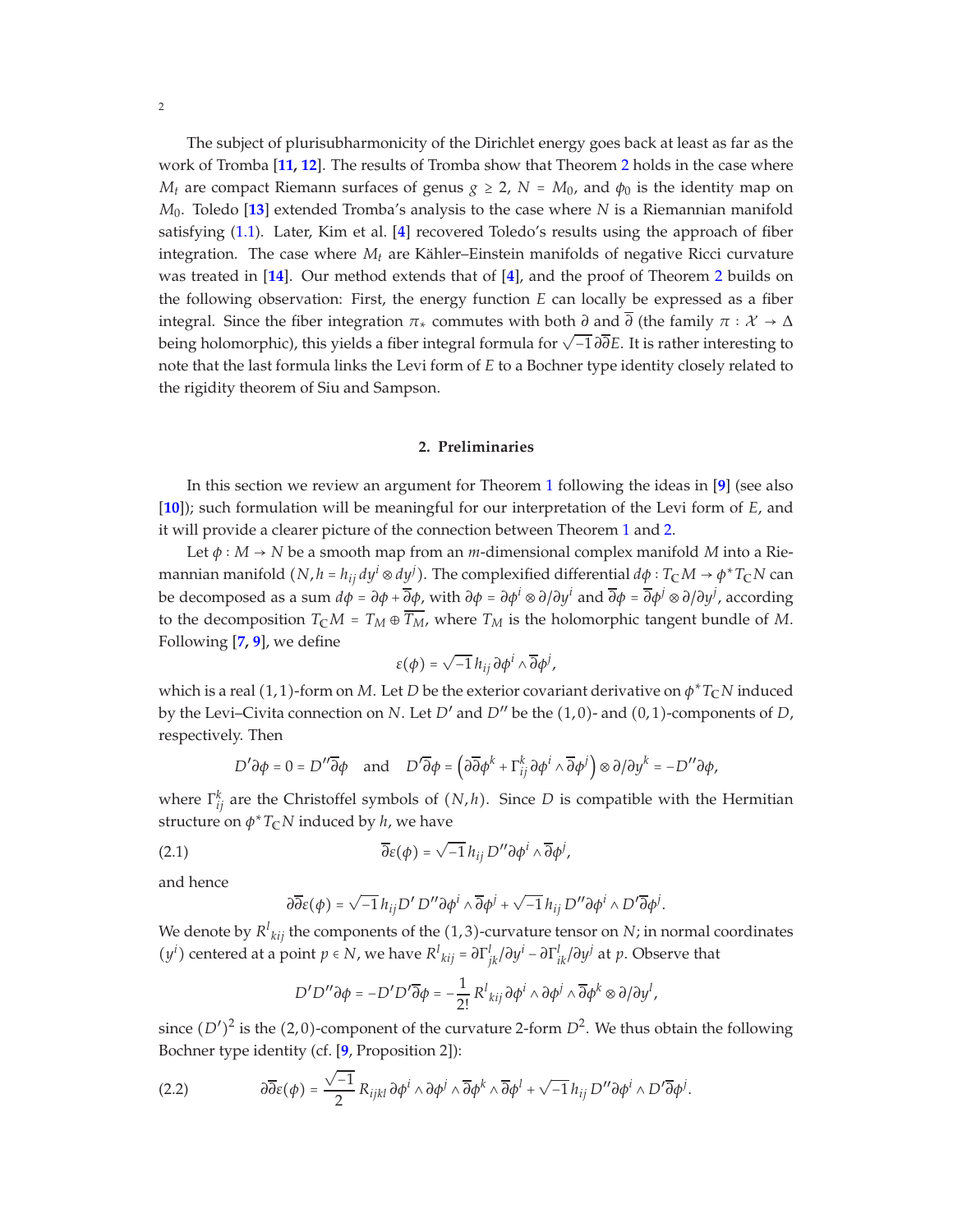Let *g* be a Hermitian metric on *M*, with fundamental 2-from  $\omega$ . Suppose that  $\{Z_\alpha\}$  is a local unitary frame of  $T_M$  with respect to  $g$ . A straightforward computation yields the following formula ([**[7](#page-9-7)**, (1.3)]):

<span id="page-2-0"></span>(2.3) 
$$
\sqrt{-1} \, \partial \overline{\partial} \varepsilon(\phi) \wedge \frac{\omega^{m-2}}{(m-2)!} = \left\{ - \sum_{\alpha,\beta=1}^{m} R^N(\phi_* Z_\alpha, \phi_* Z_\beta, \phi_* \overline{Z_\alpha}, \phi_* \overline{Z_\beta}) \right. \\ \left. + |D'' \partial \phi|^2 - |\text{tr}_g D'' \partial \phi|^2 \right\} \frac{\omega^m}{m!},
$$

where  $\text{tr}_g D'' \partial \phi = \sum_{\alpha=1}^m (D_{\overline{Z_\alpha}} \partial \phi)(Z_\alpha)$ . Now suppose *M* is compact, *g* is a Kähler metric, and  $\phi$  :  $(M, g) \rightarrow (N, h)$  is a harmonic map. Then

<span id="page-2-1"></span>(2.4) 
$$
0 = \int_M \sqrt{-1} \, \partial \overline{\partial} \varepsilon(\phi) \wedge \frac{\omega^{m-2}}{(m-2)!} \\ = - \int_M \sum_{\alpha,\beta=1}^m R^N(\phi_* Z_\alpha, \phi_* Z_\beta, \phi_* \overline{Z_\alpha}, \phi_* \overline{Z_\beta}) dV_\omega + \int_M |D'' \partial \phi|^2 dV_\omega.
$$

Hence if  $(N, h)$  satisfies [\(1.1\)](#page-0-2), we must have  $D''\partial \phi = 0$ , i.e.,  $\phi$  is pluriharmonic. The preceding argument for Theorem [1](#page-0-0) parallels that in [**[9](#page-9-0)**, Proposition 3].

The relation between the (1, 1)-form  $\varepsilon(\phi)$  and the energy  $E(\phi)$  is as follows (see, e.g., [[7](#page-9-7)]): Suppose  $\phi : M \to N$  is a smooth map from an *n*-dimensional compact Hermitian manifold  $(M, g)$  into a Riemannian manifold  $(N, h)$ . As before, we denote by  $\omega$  the fundamental 2form of  $(M, g)$ . Then the energy of  $\phi$  is given by

$$
E(\phi) = \int_M e(\phi) dV_{\omega} = \int_M \varepsilon(\phi) \wedge \frac{\omega^{n-1}}{(n-1)!},
$$

where  $e(\phi) = \frac{1}{2} |d\phi|^2 = \langle \varepsilon(\phi), \omega \rangle$ . If  $\phi$  is pluriharmonic, then [\(2.1\)](#page-1-0) shows that  $\varepsilon(\phi)$  is *d*-closed. Thus if, in addition, *g* is a Kähler metric, then the number  $E(\phi)$  depends only on the cohomology classes  $[\varepsilon(\phi)]$ ,  $[\omega] \in H^2(M,\mathbb{R})$ . In particular, the energy of a pluriharmonic map  $\phi : M \to N$  from a polarized compact Kähler manifold  $(M, [\omega])$  into a Riemannian manifold (*N*, *h*) is well defined.

## **3. Main results**

The proof of Theorem [2](#page-0-1) is an application of the Bochner type identity [\(2.2\)](#page-1-1) to noncompact Kähler manifolds. More specifically, we consider Kähler manifolds that admit a proper holomorphic submersion onto ∆. We shall derive Theorem [2](#page-0-1) from Proposition [7,](#page-5-0) which gives a second variation formula for the energy of pluriharmonic maps.

In Section [3.1](#page-3-1) we outline the proof of Theorem [2,](#page-0-1) in which we incorporate the main components of the proof of Proposition [7;](#page-5-0) this will shed light on the relation between the arguments for Theorem [1](#page-0-0) and [2.](#page-0-1) In Section [3.2](#page-3-2) we extend a classical result of Lichnerowicz [[6](#page-9-8)] (see Proposition [4\)](#page-4-0), derive a closure property of holomorphic maps between Kähler manifolds, and proceed to establish Proposition [7.](#page-5-0) Finally, in Section [3.3](#page-7-0) we formulate sufficient conditions for the strict plurisubharmonicity of the energy.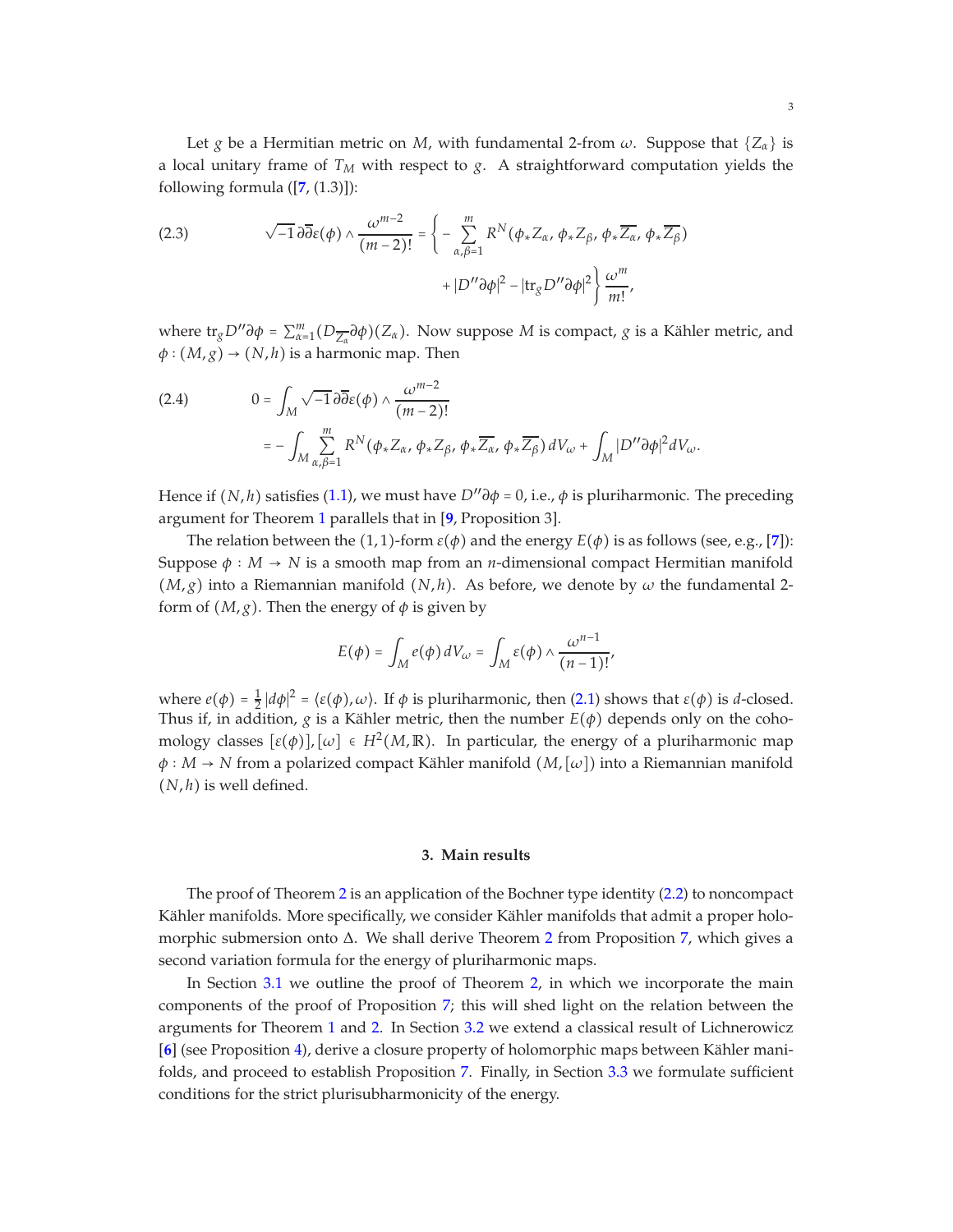## <span id="page-3-1"></span>**3.1. Outline of the proof of Theorem 2**

**Setting and reduction.** First, by replacing  $\Delta$  by a neighborhood of a point  $t_0 \in \Delta$  if necessary, we may assume that the polarization  $\tilde{\omega}$  of the family  $\pi : \mathcal{X} \to \Delta$  is represented by a Kähler form  $\omega_{\chi}$  on  $\chi$  (see, e.g., [[2,](#page-9-9) [3](#page-9-10)]). We choose local holomorphic coordinates on  $\chi$  such that  $\pi$  is given in these coordinates by the projection  $(z^1, ..., z^n, t) \mapsto t$ . For each  $t \in \Delta$ , the restriction of  $ω$ <sub>*x*</sub> to *M<sub>t</sub>* yields a Kähler form on *M<sub>t</sub>*, which we denote by  $ω$ <sub>*t*</sub> =  $\sqrt{-1} g_{\alpha \overline{\beta}}(z^1, ..., z^n, t) dz^{\alpha} \wedge d\overline{z^{\beta}}$ .

**Fiber integral formula for**  $\sqrt{-1} \partial \overline{\partial} E$ . The smoothness of the family  $\{\phi_t : M_t \to N\}_{t \in \Delta}$  means that the map  $f: \mathcal{X} \to N$ ,  $f(p) = \phi_{\pi(p)}(p)$ , is smooth. Thus we can write the function  $E: \Delta \to \mathbb{R}$ as the fiber integral

<span id="page-3-3"></span>
$$
E = \int_{\mathcal{X}/\Delta} \varepsilon(f) \wedge \frac{\omega_{\mathcal{X}}^{n-1}}{(n-1)!},
$$

and hence

(3.1) 
$$
\sqrt{-1} \, \partial \overline{\partial} E = \int_{\mathcal{X}/\Delta} \sqrt{-1} \, \partial \overline{\partial} \varepsilon(f) \wedge \frac{\omega_{\mathcal{X}}^{n-1}}{(n-1)!}.
$$

**Computation of the fiber integral in (3.1).** Let *D* be the exterior covariant derivative induced on  $f^*T_cN$ , and let *H* be the horizontal lift of  $\partial/\partial t$  with respect to  $\omega_{\mathcal{X}}$ . We write |*H*| for the pointwise norm of *H* induced by  $\omega_X$ , i.e.,  $|H|^2 = -\sqrt{-1} \omega_X(H, \overline{H})$ . Applying [\(2.3\)](#page-2-0), we obtain

<span id="page-3-4"></span>(3.2) 
$$
\sqrt{-1} \,\partial \overline{\partial} \varepsilon(f) \wedge \frac{\omega_{\mathcal{X}}^{n-1}}{(n-1)!} = \left\{ -2 \, R^N \left( f_* \frac{\partial}{\partial z^{\alpha}}, f_* H, f_* \frac{\partial}{\partial z^{\beta}}, f_* \overline{H} \right) g^{\alpha \overline{\beta}} |H|^{-2} \right. \\ \left. + 2 \, h \left( D_{\overline{H}} f_* \frac{\partial}{\partial z^{\alpha}}, D_H f_* \frac{\partial}{\partial z^{\beta}} \right) g^{\alpha \overline{\beta}} |H|^{-2} \right\} \frac{\omega_{\mathcal{X}}^{n+1}}{(n+1)!}.
$$

From  $(3.1)$  and  $(3.2)$  it follows that

<span id="page-3-0"></span>(3.3) 
$$
\frac{\partial^2 E}{\partial t \partial \overline{t}} = -2 \int_{M_t} R^N \left( f_* \frac{\partial}{\partial z^{\alpha}}, f_* H, f_* \frac{\partial}{\partial z^{\beta}}, f_* \overline{H} \right) g^{\alpha \overline{\beta}} dV_{\omega_t} + 2 \int_{M_t} h \left( D_{\overline{H}} f_* \frac{\partial}{\partial z^{\alpha}}, D_H f_* \frac{\partial}{\partial z^{\beta}} \right) g^{\alpha \overline{\beta}} dV_{\omega_t},
$$

which is nonnegative on ∆.

**Remark 3.** We summarize some of the main points that highlight the relation between the arguments for Theorem [1](#page-0-0) and [2.](#page-0-1) In Theorem [1](#page-0-0) the top degree form on *M* given by [\(2.3\)](#page-2-0) is positive (in the sense of Lelong [**[5](#page-9-11)**]), and it follows from Stokes' theorem that *φ* is pluriharmonic. In Theorem [2](#page-0-1) the top degree form on  $\mathcal X$  given by [\(3.2\)](#page-3-4) is also positive, and its fiber integral represents the Levi form of *<sup>E</sup>* (cf. [\(2.4\)](#page-2-1)), leading to the positivity of <sup>√</sup> −1 *∂∂E*.

## <span id="page-3-2"></span>**3.2. Variations of the energy and fiber bundles**

Suppose  $\phi : M \to N$  is a smooth map between Kähler manifolds, with *M* compact. The differential  $d\phi$  :  $T_{\mathbb{R}}M \to \phi^* T_{\mathbb{R}}N$  admits a decomposition  $d\phi = d'\phi + d''\phi$  into complex linear and conjugate linear parts. In local holomorphic coordinates  $(u^{\mu})$  on *N*, we can write  $d'\phi$  =  $2 \text{Re}(\partial \phi^{\mu} \otimes \partial/\partial u^{\mu})$  and  $d''\phi = 2 \text{Re}(\overline{\partial} \phi^{\mu} \otimes \partial/\partial u^{\mu})$ , where Re denotes the real part and  $(\phi^{\mu})$  is the coordinate representation of  $\phi$  in  $(u^{\mu})$ . Correspondingly, the preceding decomposition yields a decomposition of the energy  $E(\phi) = E'(\phi) + E''(\phi)$ . (Thus  $\phi$  is holomorphic if and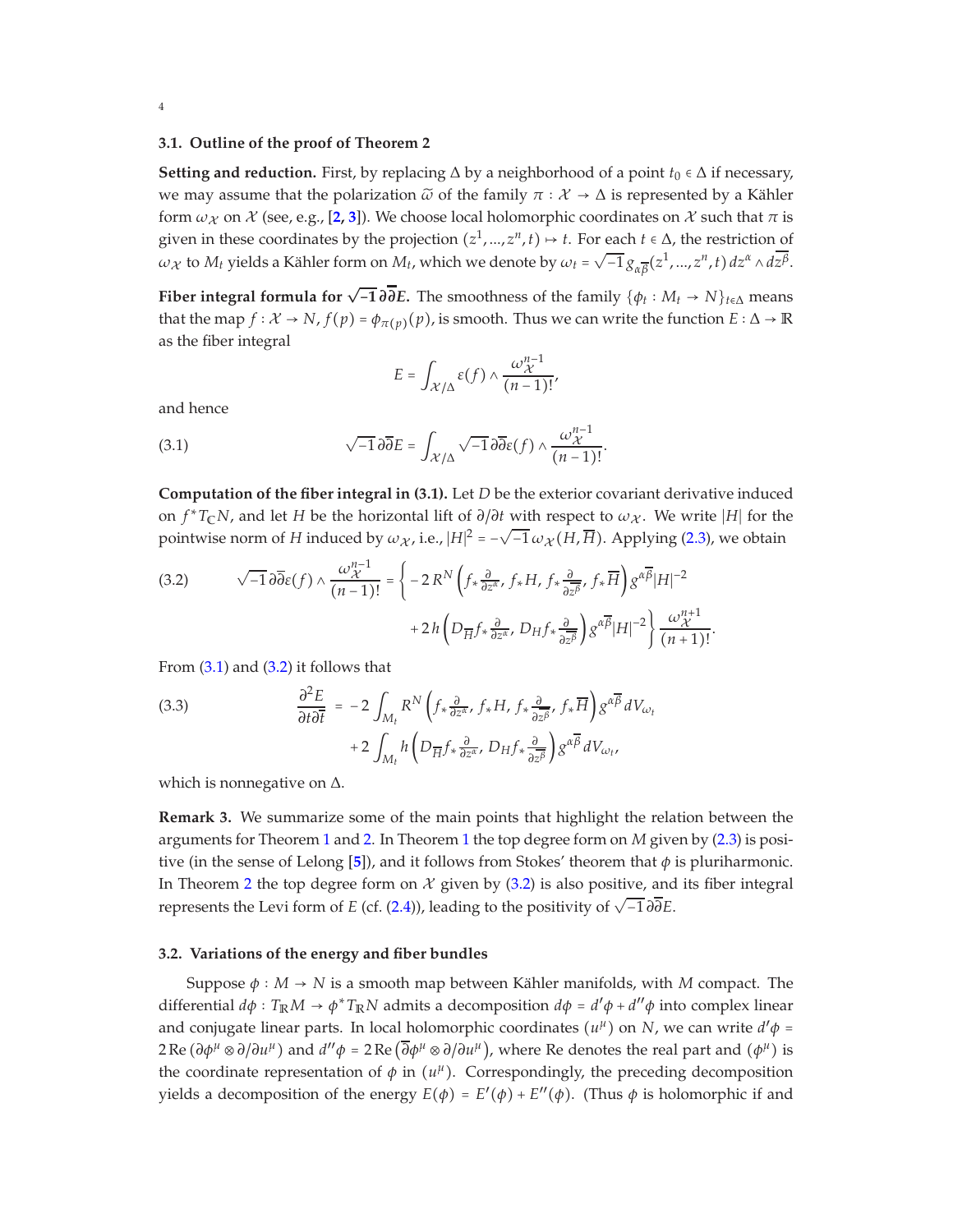only if  $E''(\phi) = 0$ .) It is a theorem of Lichnerowicz [[6](#page-9-8)] that the number  $K(\phi) = E'(\phi) - E''(\phi)$  is a smooth homotopy invariant. If  $\{\phi_t: M \to N\}_{t \in (-1,1)}$  is a smooth family of harmonic maps, then  $E(\phi_t)$  is constant; hence if, in addition,  $\phi_0$  is holomorphic, then  $\phi_t$  is holomorphic for every *t* ∈ (−1, 1).

Suppose now that  $\pi : \mathcal{X} \to B$  is a smooth family of compact complex manifolds over the open unit ball *B* in  $\mathbb{R}^k$ , and that there exists a closed 2-form  $\omega_\mathcal{X}$  on  $\mathcal{X}$  whose restriction to each fiber  $M_t = \pi^{-1}(t)$  is a Kähler form on  $M_t$ , denoted by  $\omega_t$ . Let  $\{\phi_t : M_t \to N\}_{t \in B}$  be a family of smooth maps into a fixed Kähler manifold (*N*, *h*). As before, we assume that the family  $\{\phi_t\}_{t\in B}$  is smooth, i.e., the map  $f: \mathcal{X} \to N$ ,  $f(p) = \phi_{\pi(p)}(p)$ , is smooth. For each  $t \in B$ , we consider the numbers  $K(\phi_t)$  and  $E(\phi_t)$ , defined with respect to the Kähler structures on *Mt* and *N*.

## <span id="page-4-0"></span>**Proposition 4.** *Under the preceding assumptions, K*(*φt*) *is constant.*

*Proof.* Let *n* be the complex dimension of the fibers  $M_t$ , and let  $\omega_N$  be the Kähler form on  $N$ associated to *h*. Then

$$
K(\phi_t) = \int_{M_t} \phi_t^* \omega_N \wedge \frac{\omega_t^{n-1}}{(n-1)!}
$$

for every  $t \in B$  (see, e.g., [[1,](#page-9-12) [6](#page-9-8)]). Since  $\phi_t^* \omega_N = (f^* \omega_N)|_{M_t}$  and  $\omega_t = \omega_{\mathcal{X}}|_{M_t}$  for each  $t \in B$ , the function *K* ∶ *B* → **R**, *t* → *K*( $φ$ *t*), is given by the fiber integral

$$
K = \int_{\mathcal{X}/B} f^* \omega_N \wedge \frac{\omega_{\mathcal{X}}^{n-1}}{(n-1)!}.
$$

It follows that

$$
dK = \int_{\mathcal{X}/B} d\left(f^* \omega_N \wedge \frac{\omega_{\mathcal{X}}^{n-1}}{(n-1)!}\right) = 0,
$$

since  $\omega_N$  and  $\omega_X$  are closed.

Assume, in addition, that  $\pi : \mathcal{X} \to B$  is a holomorphic family of compact complex manifolds. In particular,  $\mathcal X$  is a complex manifold,  $k$  is even,  $B$  is endowed with the standard complex structure, and  $M_t$  is a complex submanifold of  $X$  for every  $t \in B$ .

<span id="page-4-1"></span>**Proposition 5.** *Under the above assumptions, the following hold:*

- *(a)* If  $f$  ∶  $X$  →  $N$  *is pluriharmonic, then*  $E$ ( $φ$ *t) is constant.*
- *(b) If, in addition, φ*<sup>0</sup> *is holomorphic, then φ<sup>t</sup> is holomorphic for every t* ∈ *B.*

*Proof.* Let *n* and  $\omega_N$  be as in the proof of Proposition [4.](#page-4-0) For each  $t \in B$ , we have

$$
E(\phi_t) = \int_{M_t} \varepsilon(\phi_t) \wedge \frac{\omega_t^{n-1}}{(n-1)!}
$$

.

Since  $\varepsilon(\phi_t) = \varepsilon(f)|_{M_t}$  and  $\omega_t = \omega_{\mathcal{X}}|_{M_t}$  for each  $t \in B$ , the function  $E : B \to \mathbb{R}$ ,  $t \mapsto E(\phi_t)$ , is given by the fiber integral

$$
E = \int_{\mathcal{X}/B} \varepsilon(f) \wedge \frac{\omega_{\mathcal{X}}^{n-1}}{(n-1)!},
$$

and we have

$$
dE = \int_{\mathcal{X}/B} d\varepsilon(f) \wedge \frac{\omega_{\mathcal{X}}^{n-1}}{(n-1)!} = 0
$$

as *f* is pluriharmonic. (*b*) holds since  $2 E''(\phi_t) = E(\phi_t) - K(\phi_t)$  is constant. □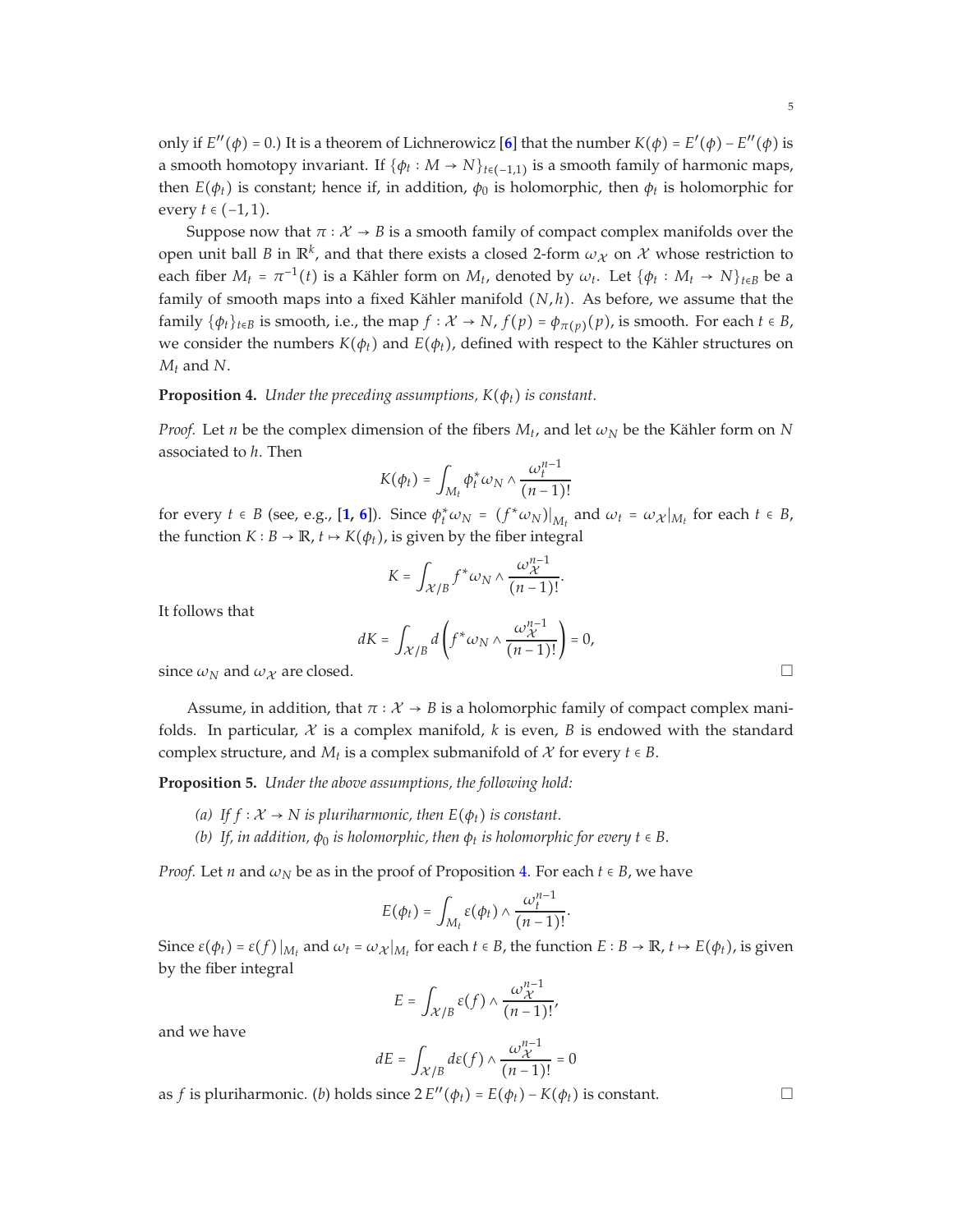**Remark 6.** A similar analysis applies to a family {*φ<sup>t</sup>* ∶ *M<sup>t</sup>* → *Nt*}*t*∈*<sup>B</sup>* of smooth maps between compact Kähler manifolds (in which case we assume that, for example, the family  ${N_t}_{t \in B}$ is smooth and admits a closed 2-form on its total space whose restriction to each fiber  $N_t$ coincides with the Kähler form on  $N_t$ ; see also (i) and (ii) in Proposition [7\)](#page-5-0).

We shall now complete the proof of Theorem [2](#page-0-1) by establishing the formulas stated in Section [3.1.](#page-3-1) The explicit expression [\(3.3\)](#page-3-0) for *∂* <sup>2</sup>*E*/*∂t∂t* will be obtained as a special case of the following result:

<span id="page-5-0"></span>**Proposition 7.** Let  $\{\phi_t: M_t \to N\}_{t \in \Delta}$  be a family of smooth maps from compact Kähler manifolds (*M<sup>t</sup>* , *gt*) *into a fixed Riemannian manifold* (*N*, *h*)*. Suppose*

- (i) {*Mt*}*t*∈<sup>∆</sup> *is a holomorphic family of compact complex manifolds, with total space* X *and projection*  $\pi : \mathcal{X} \to \Delta$ ,
- (ii) there exists a Kähler form  $\omega_\chi$  on  $\chi$  such that  $\omega_t = \omega_\chi|_{M_t}$  is the Kähler form of  $(M_t, g_t)$ *for each t* ∈ ∆*, and*
- (iii) *the family*  $\{\phi_t : M_t \to N\}_{t \in \Delta}$  *is smooth.*

6

*Let*  $f: \mathcal{X} \to \mathbb{N}$  *be such that*  $f|_{M_t} = \phi_t$  *for each*  $t \in \Delta$ *. If*  $\phi_0$  *is pluriharmonic, then* 

<span id="page-5-1"></span>(3.4) 
$$
\frac{\partial^2 E(\phi_t)}{\partial t \partial \overline{t}}\bigg|_{t=0} = -2 \int_{M_0} R^N \left( f_* \frac{\partial}{\partial z^{\alpha}}, f_* H, f_* \frac{\partial}{\partial z^{\beta}}, f_* \overline{H} \right) g^{\alpha \overline{\beta}} dV_{\omega_0} + 2 \int_{M_0} h \left( D_{\overline{H}} f_* \frac{\partial}{\partial z^{\alpha}}, D_H f_* \frac{\partial}{\partial z^{\beta}} \right) g^{\alpha \overline{\beta}} dV_{\omega_0}.
$$

**Remark 8.** *H* is the horizontal lift of  $\partial/\partial t$  with respect to  $\omega_X$ , and *D* is the exterior covariant derivative on  $f^*T_{\mathbb{C}}N$  induced by the Levi–Civita connection on N. The total space  $\mathcal X$  is covered by coordinate domains with local holomorphic coordinates such that  $\pi$  is given in these coordinates by the projection  $(z^1, ..., z^n, t) \mapsto t$ . In particular, for fixed *t*,  $(z^1, ..., z^n)$  are local holomorphic coordinates on *M*<sub>*t*</sub>. For *t* ∈ Δ, we write  $ω_t = √{-1} g_{αβ}(z^1, ..., z^n, t) dz^α ∧ d\overline{z^β}$ .

**Remark 9.** Consider a harmonic map  $\phi : M \to N$  between Riemannian manifolds  $(M, g)$ and  $(N, h)$ , with *M* closed and oriented. The formula for the second variation of the energy  $E(\phi)$  is well known (see, e.g., [[8](#page-9-13)]). Proposition [7](#page-5-0) deals with the case where  $\phi : M \to N$  is a pluriharmonic map from a compact Kähler manifold  $(M, g)$ , and formula [\(3.4\)](#page-5-1) incorporates the effect of deforming  $(M, g)$  in the sense of (i) and (ii).

*Proof.* As in the proof of Proposition [5,](#page-4-1) we can write the function  $E : \Delta \to \mathbb{R}$ ,  $t \mapsto E(\phi_t)$ , as the fiber integral

<span id="page-5-3"></span>
$$
E = \int_{\mathcal{X}/\Delta} \varepsilon(f) \wedge \frac{\omega_{\mathcal{X}}^{n-1}}{(n-1)!}
$$

.

Since  $\pi : \mathcal{X} \to \Delta$  is holomorphic, it follows that

(3.5) 
$$
\sqrt{-1} \, \partial \overline{\partial} E = \int_{\mathcal{X}/\Delta} \sqrt{-1} \, \partial \overline{\partial} \varepsilon(f) \wedge \frac{\omega_{\mathcal{X}}^{n-1}}{(n-1)!}.
$$

<span id="page-5-2"></span>For any  $t \in \Delta$ , if  $\phi_t : M_t \to N$  is pluriharmonic, then at each point of  $M_t$  we have

$$
(3.6) \qquad R^N \left( f_* \frac{\partial}{\partial z^\alpha}, f_* \frac{\partial}{\partial z^\gamma}, f_* \frac{\partial}{\partial \overline{z^\beta}}, f_* \frac{\partial}{\partial z^\delta} \right) = 0 \quad \text{and} \quad D_{\frac{\partial}{\partial z^\beta}} f_* \frac{\partial}{\partial z^\alpha} = (t_t^* D)_{\frac{\partial}{\partial z^\beta}} (\phi_t)_* \frac{\partial}{\partial z^\alpha} = 0,
$$

where  $\iota_t : M_t \hookrightarrow \mathcal{X}$  is the inclusion, for all  $\alpha, \beta, \gamma, \delta \in \{1, ..., n\}$  (see [[7](#page-9-7), Lemma 1.2]).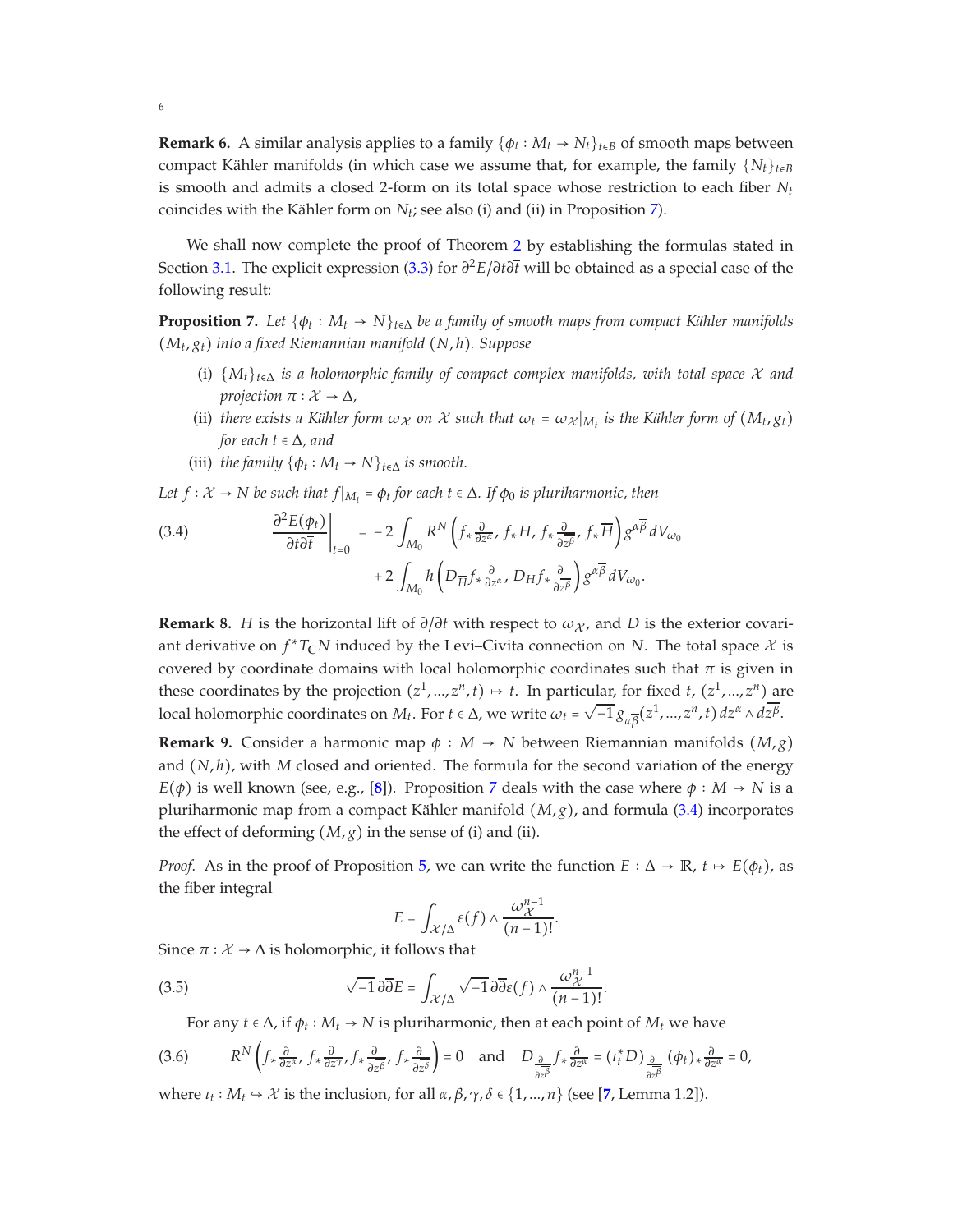The holomorphic tangent bundle  $T_X$  admits an orthogonal decomposition  $T_X = T_V \oplus T_H$ induced by  $\omega_X$ , where  $T_V$  is the kernel of  $\pi_*$ . In particular,  $T_V|_{M_t} = T_{M_t}$  for each  $t \in \Delta$ , *H* ∈  $C^{\infty}(\mathcal{X}, T_H)$  is such that  $\pi_* H = \partial/\partial t$ , and  $T_{\mathcal{X}}$  has a local frame given by  $\{\frac{\partial}{\partial z}$ *∂*<sub>*∂z*</sub><sup>*i*</sup></sub>, *H*<sub>*}*</sub>.

We shall now apply [\(2.3\)](#page-2-0) with  $\phi = f$  and  $\omega = \omega_{\mathcal{X}}$ . As before,  $D'$  and  $D''$  will denote the (1, 0)- and (0, 1)-components of *D*, respectively. We have, for example,

$$
\left(D''\partial f\right)\left(\overline{H},\frac{\partial}{\partial z^{\alpha}}\right)=\left(D''_{\overline{H}}\partial f\right)\left(\frac{\partial}{\partial z^{\alpha}}\right)=D''_{\overline{H}}\left(\partial f\left(\frac{\partial}{\partial z^{\alpha}}\right)\right)-\partial f\left(\overline{\partial}_{\overline{H}}\frac{\partial}{\partial z^{\alpha}}\right)=D_{\overline{H}}f_{*}\frac{\partial}{\partial z^{\alpha}}
$$

and

<span id="page-6-2"></span>
$$
\left(D''\partial f\right)\left(\frac{\partial}{\partial z^{\beta}},H\right)=\left(D'\overline{\partial} f\right)\left(H,\frac{\partial}{\partial z^{\beta}}\right)\;=\;\overline{D_{\overline{H}}f_{\ast}\frac{\partial}{\partial z^{\beta}}}=D_{H}f_{\ast}\frac{\partial}{\partial z^{\beta}}
$$

for all *α*, *β* ∈ {1, ..., *n*}. Applying [\(2.3\)](#page-2-0), we obtain

(3.7) 
$$
\sqrt{-1} \, \partial \overline{\partial} \varepsilon(f) \wedge \frac{\omega_{\mathcal{X}}^{n-1}}{(n-1)!} = F \cdot \frac{\omega_{\mathcal{X}}^{n+1}}{(n+1)!},
$$

where  $F$  is a smooth real-valued function on  $X$  that satisfies

<span id="page-6-0"></span>(3.8) 
$$
F|_{M_0} = -2 R^N \left( f_* \frac{\partial}{\partial z^{\alpha}}, f_* H, f_* \frac{\partial}{\partial z^{\beta}}, f_* \overline{H} \right) g^{\alpha \overline{\beta}} |H|^{-2} + 2 h \left( D_{\overline{H}} f_* \frac{\partial}{\partial z^{\alpha}}, D_H f_* \frac{\partial}{\partial z^{\beta}} \right) g^{\alpha \overline{\beta}} |H|^{-2}.
$$

Indeed, the full expression of *F* is given by

$$
F = -R^N \left( f_* \frac{\partial}{\partial z^\alpha}, f_* \frac{\partial}{\partial z^\gamma}, f_* \frac{\partial}{\partial z^\beta}, f_* \frac{\partial}{\partial z^\delta} \right) g^{\alpha \overline{\beta}} g^{\gamma \overline{\delta}}
$$
  

$$
- 2 R^N \left( f_* \frac{\partial}{\partial z^\alpha}, f_* H, f_* \frac{\partial}{\partial z^\beta}, f_* \overline{H} \right) g^{\alpha \overline{\beta}} |H|^{-2}
$$
  

$$
+ h \left( D_{\frac{\partial}{\partial z^\delta}} f_* \frac{\partial}{\partial z^\alpha}, D_{\frac{\partial}{\partial z^\gamma}} f_* \frac{\partial}{\partial z^\beta} \right) g^{\alpha \overline{\beta}} g^{\gamma \overline{\delta}}
$$
  

$$
+ 2 h \left( D_{\overline{H}} f_* \frac{\partial}{\partial z^\alpha}, D_H f_* \frac{\partial}{\partial z^\beta} \right) g^{\alpha \overline{\beta}} |H|^{-2}
$$
  

$$
+ |(D^{\prime \prime} \partial f) (\overline{H}, H) |_h^2 |H|^{-4}
$$
  

$$
- |g^{\alpha \overline{\beta}} D_{\frac{\partial}{\partial z^\beta}} f_* \frac{\partial}{\partial z^\alpha} + |H|^{-2} (D^{\prime \prime} \partial f) (\overline{H}, H) |_h^2
$$

and at each point of *M*0, [\(3.6\)](#page-5-2) implies that the first and the third terms on the right side vanish and that the last two terms cancel out. Thus we obtain [\(3.8\)](#page-6-0).

Write  $\psi = |H|^2$ . We have

(3.9) 
$$
\frac{\omega_{\mathcal{X}}^{n+1}}{(n+1)!} = \sqrt{-1} \psi dt \wedge d\overline{t} \wedge \frac{\omega_{\mathcal{X}}^n}{n!}.
$$

This can be verified directly: If  $\{\eta^1, ..., \eta^n, dt\}$  is the local coframe dual to  $\{\frac{\partial}{\partial z}$ *∂z* 1 , ..., *∂ ∂z <sup>n</sup>* , *H*}, then

<span id="page-6-1"></span>
$$
\omega_{\mathcal{X}} = \sqrt{-1} \, g_{\alpha\overline{\beta}} \, \eta^{\alpha} \wedge \overline{\eta^{\beta}} + \sqrt{-1} \, \psi \, dt \wedge d\overline{t},
$$

and both sides of [\(3.9\)](#page-6-1) are equal to

$$
\left(\sqrt{-1}\right)^{n+1} \psi \det\left(g_{\alpha\overline{\beta}}\right) dt \wedge d\overline{t} \wedge \eta^1 \wedge \overline{\eta^1} \wedge \ldots \wedge \eta^n \wedge \overline{\eta^n}.
$$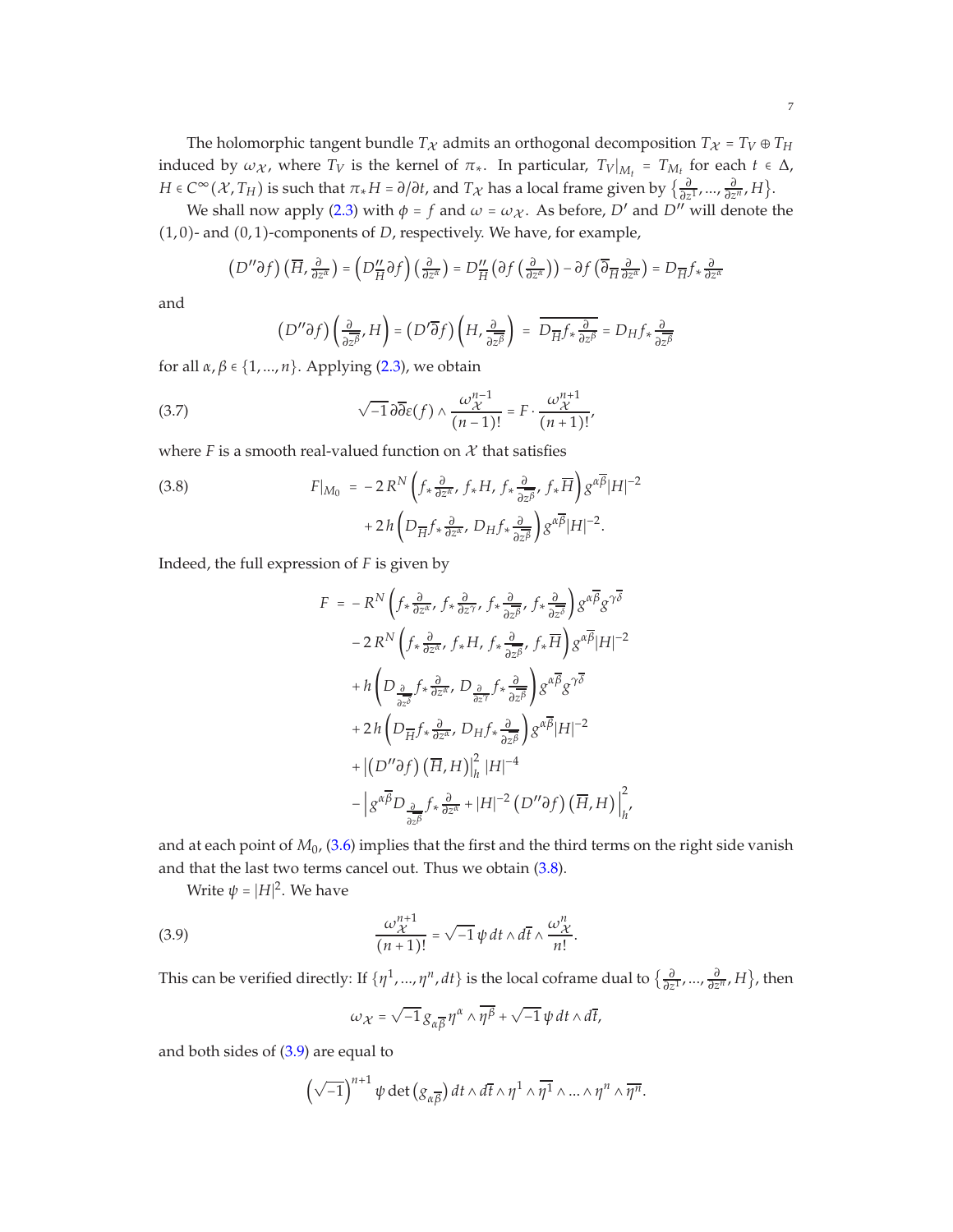Combining  $(3.5)$ ,  $(3.7)$ , and  $(3.9)$ , we obtain

$$
\sqrt{-1}\,\partial\overline{\partial}E = \int_{\mathcal{X}/\Delta} \sqrt{-1}\,\partial\overline{\partial}\varepsilon(f) \wedge \frac{\omega_{\mathcal{X}}^{n-1}}{(n-1)!} = \int_{\mathcal{X}/\Delta} F \cdot \frac{\omega_{\mathcal{X}}^{n+1}}{(n+1)!}
$$

$$
= \int_{\mathcal{X}/\Delta} \sqrt{-1}\,F\,\psi\,dt \wedge d\overline{t} \wedge \frac{\omega_{\mathcal{X}}^n}{n!}.
$$

Since  $dt = \pi^*(dt)$ , it follows that

$$
\sqrt{-1}\,\partial\overline{\partial}E(0) = \sqrt{-1}\,dt\wedge d\overline{t}\cdot\int_{M_0}\left(F\,\psi\,\frac{\omega_{\mathcal{X}}^n}{n!}\right)\bigg|_{M_0}
$$

.

From [\(3.8\)](#page-6-0) we see that  $\left(F\,\psi\,\frac{\omega_X^n}{n!}\right)\bigg|_{M_0}$  is the top degree form on  $M_0$  given by

$$
\begin{split} & - 2 \, R^N \left( f_* \frac{\partial}{\partial z^\alpha}, \, f_* H, \, f_* \frac{\partial}{\partial z^\beta}, \, f_* \overline{H} \right) g^{\alpha \overline{\beta}} \, dV_{\omega_0} \\ & + 2 \, h \left( D_{\overline{H}} f_* \frac{\partial}{\partial z^\alpha}, \, D_H f_* \frac{\partial}{\partial z^\beta} \right) g^{\alpha \overline{\beta}} \, dV_{\omega_0}. \end{split}
$$

<span id="page-7-0"></span>Thus we conclude that  $(3.4)$  holds.

## **3.3. Strict plurisubharmonicity**

In this section, we provide sufficient conditions for the strict plurisubharmonicity of the energy. We use the notation of Proposition [7,](#page-5-0) and consider the function  $E : \Delta \to \mathbb{R}, t \mapsto E(\phi_t)$ .

<span id="page-7-2"></span>**Corollary 10.** *If* (*N*, *h*) *satisfies the curvature condition* [\(1.1\)](#page-0-2)*, and if*

$$
\left. \left( d\overline{z^{\beta}} \otimes D_H f_* \frac{\partial}{\partial \overline{z^{\beta}}} \right) \right|_{M_0}
$$

*is not identically zero, then E is strictly subharmonic at t = 0.* 

*Proof.* The assumptions show that the first term on the right side of [\(3.4\)](#page-5-1) is nonnegative, and that the second term is positive, the integrand in the second term being the pointwise norm of [\(3.10\)](#page-7-1) induced by  $g_0$  and *h*.

We now proceed to examine [\(3.10\)](#page-7-1). For simplicity we write  $M = M_0$  and  $\phi = \phi_0$ . Let

<span id="page-7-1"></span>
$$
\rho: T_{\Delta,0} \to H^1(M, \mathcal{O}(T_M))
$$

be the Kodaira–Spencer map of  $\pi$  at  $t = 0$ . Write  $H = \partial/\partial t + a^{\alpha} \partial/\partial z^{\alpha}$ , let  $A^{\alpha}_{\overline{\beta}}$ *β* = *∂a α* /*∂z β* for *α*, *β* ∈ {1, ..., *n*}, and let

$$
A=\left.\left(\overline{\partial}H\right)\right|_M=A_{\overline{\beta}}^{\alpha}d\overline{z^{\beta}}\otimes \tfrac{\partial}{\partial z^{\alpha}}.
$$

The cohomology class  $[A]$  in  $H^{0,1}(M, T_M)$  corresponds to the Kodaira–Spencer class  $\rho(\partial/\partial t)$ under the Dolbeault isomorphism. We shall use the notation

$$
\phi_* A = A^{\alpha}_{\overline{\beta}} d\overline{z^{\beta}} \otimes d\phi \left( \frac{\partial}{\partial z^{\alpha}} \right).
$$

Let ∇′′ be the (0, 1)-component of the exterior covariant derivative induced on *φ* <sup>∗</sup>*T***C***N*. Since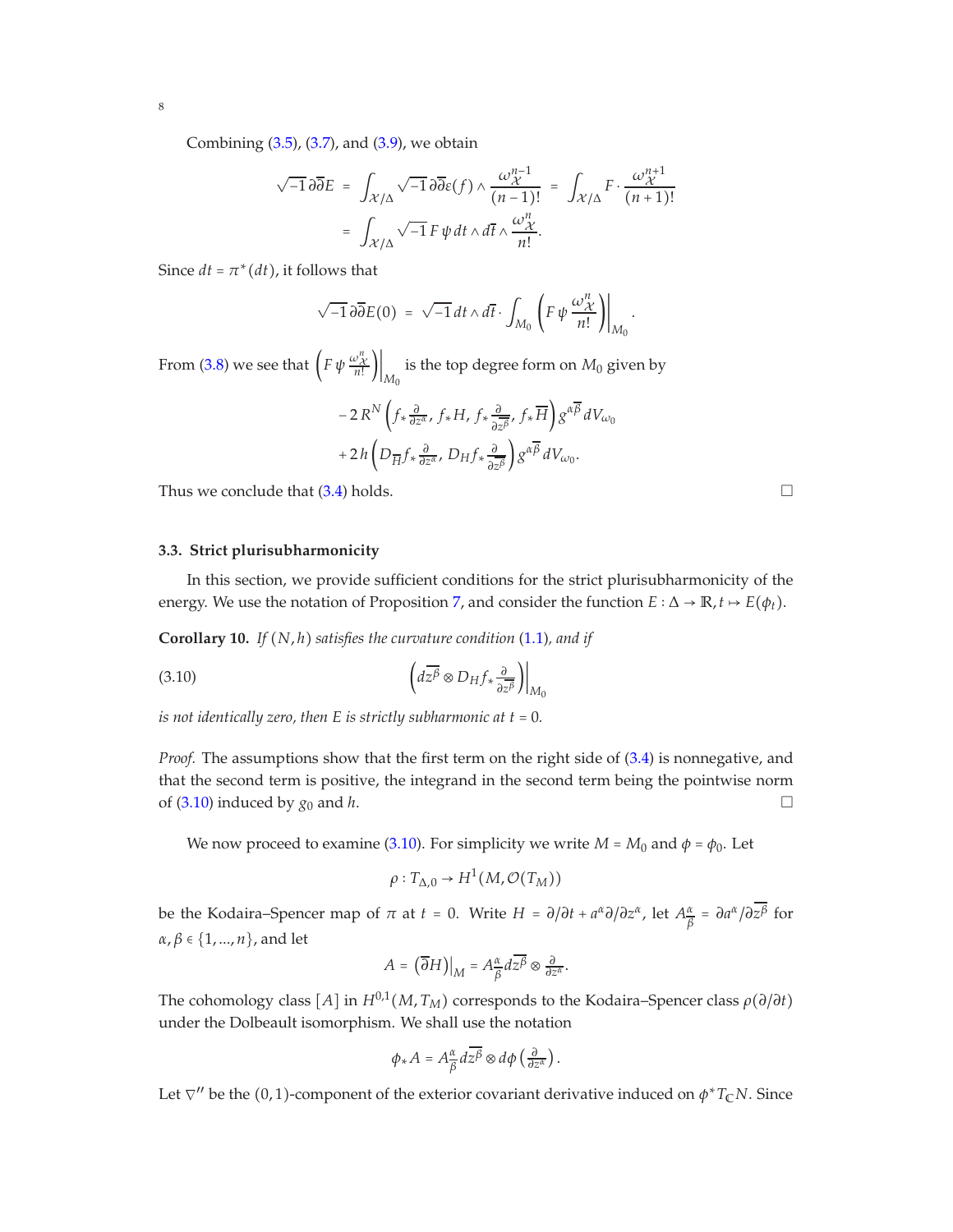$$
D_{\frac{\partial}{\partial z^{\beta}}} f_{*}H - D_{H}f_{*} \frac{\partial}{\partial z^{\beta}} = f_{*} \left[ \frac{\partial}{\partial z^{\beta}}, H \right] = A^{\alpha}_{\beta} f_{*} \frac{\partial}{\partial z^{\alpha}}
$$

for all *β* ∈ {1, ..., *n*}, we have

$$
\begin{aligned} \left( d\overline{z^{\beta}} \otimes D_H f_* \frac{\partial}{\partial \overline{z^{\beta}}} \right) \Big|_{M} &= \iota^* \left( d\overline{z^{\beta}} \otimes D_{\frac{\partial}{\partial \overline{z^{\beta}}}} f_* H - d\overline{z^{\beta}} \otimes A_{\overline{\beta}}^{\alpha} f_* \frac{\partial}{\partial z^{\alpha}} \right) \\ &= \nabla'' \big( \iota^* f_* H \big) - \phi_* A, \end{aligned}
$$

where  $\iota : M \rightarrow \mathcal{X}$  is the inclusion. Thus Corollary [10](#page-7-2) can be restated as follows.

<span id="page-8-0"></span>**Corollary 11.** *If*  $(N, h)$  *satisfies the curvature condition* [\(1.1\)](#page-0-2)*, and if*  $\phi_* A \neq \nabla''(i^* f_* H)$ *, then E is strictly subharmonic at t* = 0*.*

We shall consider situations where the operator  $\nabla''$  satisfies  $(\nabla'')^2$  = 0, and hence induces the structure of a holomorphic vector bundle on  $\phi^*T_{\mathbb{C}}N$ . The pluriharmonic map equation *∇*<sup>*′*</sup>*∂φ* = 0 then shows that *∂φ* is a holomorphic section of the bundle  $T_M^* \otimes \phi^* T_{\mathbb C} N$ . Since

 $(\nabla'')^2 (V, W) = R^N(d\phi(V), d\phi(W))$  and  $\dim_{\mathbb{C}} d\phi(\overline{T_{M,p}}) = \dim_{\mathbb{C}} d\phi(T_{M,p})$ 

for every *V*, *W*  $\in \overline{T_{M,p}}$  and for every  $p \in M$ , we see that the integrability condition  $(\nabla'')^2 = 0$ holds whenever dim<sub>C</sub> $d\phi(T_{M,p}) \leq 1$  for every  $p \in M$ .

**Corollary 12.** *If the curvature operator of*  $(N,h)$  *is nonpositive, and if the cohomology class*  $[\phi_*A]$ *in*  $H^{0,1}(M,\phi^*T_\mathbb{C} N)$  *is not zero, then E is strictly subharmonic at t = 0.* 

*Proof.* This is an immediate consequence of [[7](#page-9-7), Proposition 1.4] and Corollary [11.](#page-8-0) □

Motivated by [**[13](#page-9-4)**, Theorem 3], we establish a variant of the preceding corollary.

**Corollary 13.** *Suppose that* (*N*, *h*) *satisfies the curvature condition:*

<span id="page-8-1"></span> $(3.11)$  $R^{N}(X, Y, \overline{X}, \overline{Y})$  < 0 *for all X*,  $Y \in T_{C, p}N$  with  $X \wedge Y \neq 0$  *and for all p*  $\in N$ .

*Suppose d* $\phi$  *is nowhere zero on M. If the cohomology class*  $[\phi_* A]$  *in*  $H^{0,1}(M, d\phi(T_M))$  *is not zero, then*  $E$  *is strictly subharmonic at*  $t = 0$ *.* 

**Remark 14.** By [[7](#page-9-7), Lemma 1.2], [\(3.11\)](#page-8-1) implies that  $\dim_{\mathbb{C}} d\phi(T_{M,p}) \leq 1$  for all  $p \in M$ . Since  $d\phi$  is nowhere zero on *M*, we have  $\dim_{\mathbb{C}} d\phi(T_{M,p}) = 1$  for all  $p \in M$ . It follows that  $d\phi(T_M)$ , being the image of *∂φ*, is a holomorphic line subbundle of *φ* <sup>∗</sup>*T***C***N*.

*Proof.* Assume, to reach a contradiction, that  $\sqrt{-1} \partial \overline{\partial} E(0)$  = 0. Then [\(3.4\)](#page-5-1) and [\(3.11\)](#page-8-1) show that at each point of *M*,

$$
f_*\frac{\partial}{\partial z^\alpha}\wedge f_*H=0
$$

for all  $\alpha \in \{1, ..., n\}$ ; equivalently,

$$
\iota^* f_* H \in C^\infty(M, d\phi(T_M)).
$$

On the other hand, Corollary [11](#page-8-0) implies that  $\phi_* A = \nabla''(i^* f_* H)$ . Thus the cohomology class  $[\phi_*A]$  in  $H^{0,1}(M, d\phi(T_M))$  is zero, and we have a contradiction.